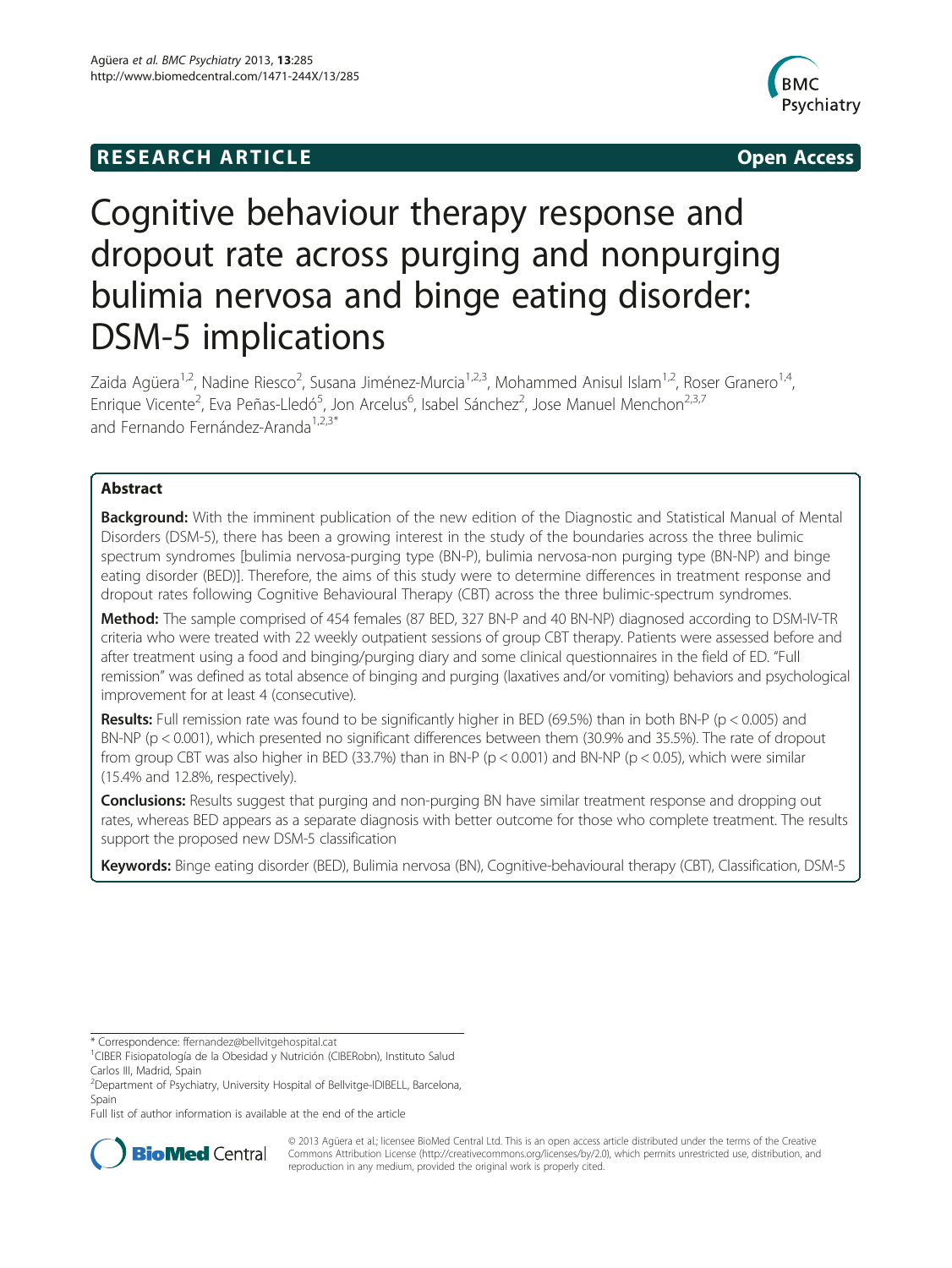## Background

With the imminent publication of the new edition of the Diagnostic and Statistical Manual of Mental Disorders (DSM-5) [\[1](#page-7-0)], the validity of the current diagnostic criteria for Eating Disorders (ED), in particular the boundaries between the three bulimic-spectrum syndromes (Bulimia Nervosa Purging, BN-P; Bulimia Nervosa Non-Purging, BN-NP; and Binge Eating Disorder, BED) [[2-4](#page-7-0)], mostly characterized by the presence of binge episodes as main symptom, has been a topic of ongoing debate [[5-7](#page-7-0)]. This forthcoming edition recommends the recognition of BED as a freestanding diagnosis and the maintenance of the purging and non-purging subtypes of BN in the same category. Although this proposal is based on some scientific/clinical evidence reviewed below, there is still little agreement about best to define the subtyping groups [\[6](#page-7-0)].

Several studies have investigated clinical and nonclinical differences between the three bulimic groups. However, no consensus appears to exist in the literature comparing BED and BN. While some studies have shown no differences between the three bulimic syndromes with regard to eating disorders psychopathology [[8,9\]](#page-7-0), psychiatric co-morbidity [[10\]](#page-7-0) or personality factors [[11\]](#page-7-0), studies comparing BED vs. BN have shown differences in the levels of obesity [[3](#page-7-0),[12](#page-8-0),[13](#page-8-0)], food restriction [[5,](#page-7-0)[14\]](#page-8-0), co-morbidity [\[15](#page-8-0)], and prognosis [\[16,17](#page-8-0)] between them. Similarly, studies have also identified higher rates of psychiatric co-morbidity and psychopathology in BN-P when comparing to BN-NP [\[3](#page-7-0)[,18,19\]](#page-8-0). In agreement with the observed differences between subtypes, some authors have proposed a continuum of clinical severity across the three bulimic diagnostic subgroups, with BN-P at the top end of severity and BED at the bottom end [\[3](#page-7-0)[,17](#page-8-0)].

One of the main issues involved in the revisions for DSM-5 is the predictive validity of diagnostic criteria with regard to outcome [\[20](#page-8-0)]. It is surprising that, in spite of a large number of studies investigating clinical differences between the three diagnostic groups, no studies have examined differences in treatment response between them, particularly for Cognitive Behavioural Therapy (CBT) whose effectiveness for the treatment of bulimic disorders has been demonstrated in numerous randomized controlled trials [[21](#page-8-0)-[25](#page-8-0)]. Hay and Fairburn [[26](#page-8-0)], in a longitudinal two-stage design general population study, assessed and compared the stability of bulimic disorders one year after recruitment, but they did not take treatment into account.

Furthermore, in the current literature there is also lack of information about treatment dropout across the three bulimic syndromes. In this regard, only Graham and Walton [\[27](#page-8-0)] found higher rates of dropout in BN when compared to BED patients using CD-Rom CBT. These authors postulated that BN presented with more severe eating disorders symptomatology than BED, which contributed to a higher rate of treatment dropout rate in this group of patients (BN).

Therefore, to our knowledge, this is the first study assessing response to treatment and dropout rates between the three disorders (BN-P, BN-NP and BED) after a group CBT treatment, which may contribute to advancements in the debate about whether the three diagnoses are separate domains or not.

## Aims of the study

The aims of the present study are twofold: 1) To determine the rate of response to CBT across BN-P, BN-NP and BED and 2) To describe the differences in the rate of dropout across the three diagnostic groups.

We hypothesized the finding of dimensional differences across the three diagnoses with BN-P representing the most severe and BED the least. Therefore, we expect the BED group to exhibit the most clinical improvement, followed by the BN-NP group and the BN-P group to show the least recovery. Likewise, we expect to find the highest risk of dropout in BN-P patients.

## Methods

## Participants

Every female patient over the age of 18 years who was diagnosed with BNP, BN-NP or BED according to DSM-IV-TR [\[28\]](#page-8-0) criteria was invited to participate in this study. All participants were consecutively admitted for group-based outpatient treatment with no other psychotherapy at the time at the Eating Disorders Unit (University Hospital of Bellvitge), between 1998 and 2009. Patients were excluded if they presented with severe co-morbid psychopathological symptoms (e.g., suicidal attempts) requiring individual and/or inpatient therapy.

## Assessment

For the assessment, commonly applied questionnaires in the field of EDs, comprising the Eating Disorders Inventory-2 (EDI-2) [\[29](#page-8-0)] and the Symptom Checklist-Revised (SCL-90-R) [[30\]](#page-8-0) were employed.

## Eating disorders inventory-2 (EDI-2) [[29](#page-8-0)]

This is a reliable and valid 91-item multidimensional self-report questionnaire that assesses different cognitive and behavioural characteristics, which are typical for EDs. The EDI-2 retains the 64 items grouped into eight scales: Drive for Thinness (DT), Bulimia (B), Body Dissatisfaction (BD), Ineffectiveness (I), Perfectionism (P), Interpersonal Distrust (ID), Interoceptive Awareness (IA), Maturity Fears (MF) of the EDI and adds 27 new items into three provisional scales: Asceticism (A), Impulse Regulation (IR), and Social Insecurity (SI). All of these scales are answered on a 6-point Likert scale, and provide standardized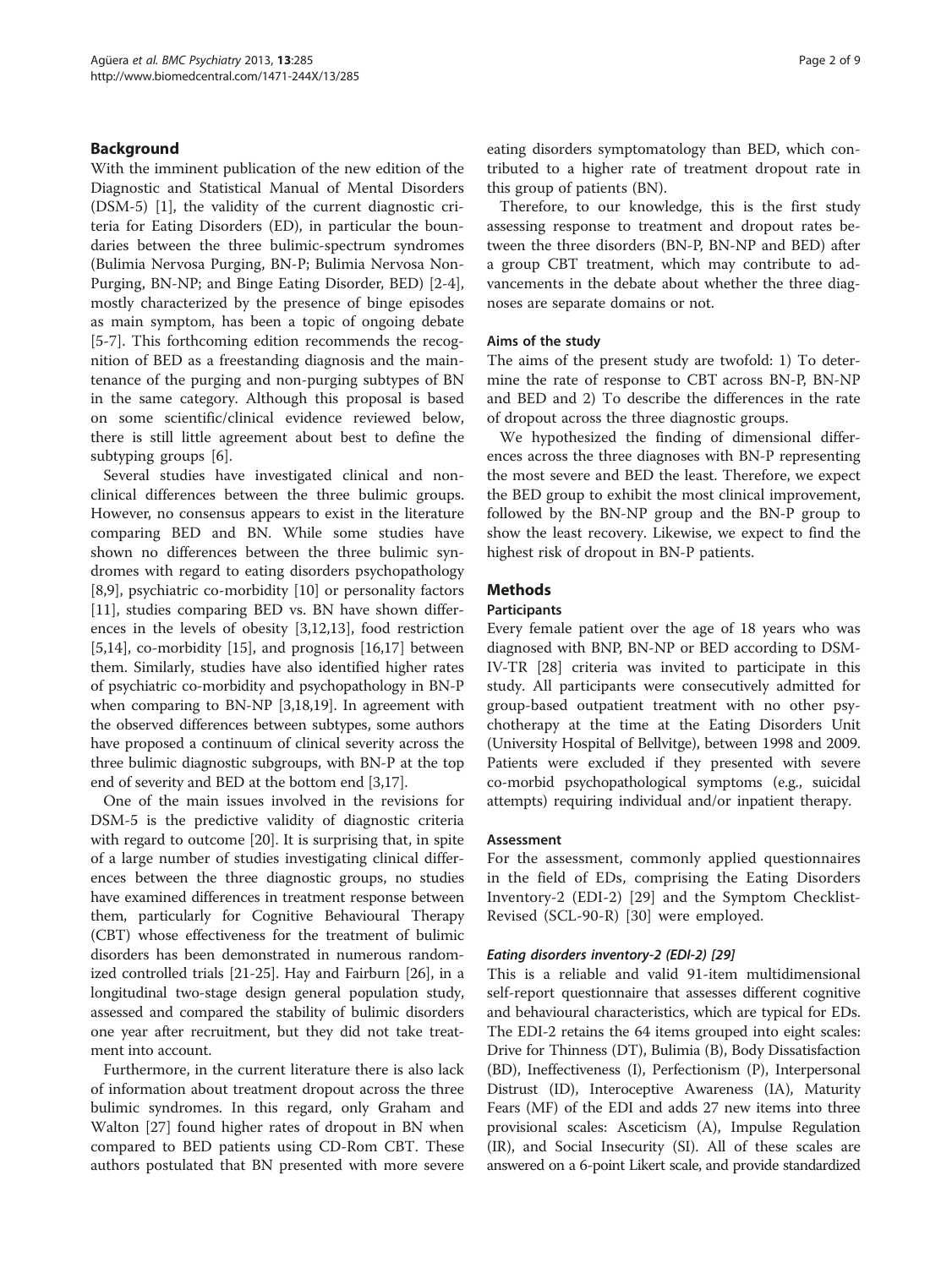subscale scores. When this instrument was validated in a Spanish population [\[31](#page-8-0)], a mean internal consistency of 0.63 (coefficient alpha) was found.

## Symptom checklist- revised (SCL-90-R) [\[30\]](#page-8-0)

In order to evaluate a broad range of psychological problems and symptoms of psychopathology, the SCL-90-R was employed. This test contains 90 items and helps measure 9 primary symptom dimensions, which are: 1) Somatization; 2) Obsession-Compulsion; 3) Interpersonal Sensitivity; 4) Depression; 5) Anxiety; 6) Hostility, 7) Phobic Anxiety; 8) Paranoid Ideation and 9) Psychoticism. In addition, it includes three global indices, which are a global severity index (GSI), designed to measure overall psychological distress; a positive symptom distress index (PSDI), designed to measure the intensity of symptoms as well as a positive symptom total (PST), which measures self-reported symptoms. The Global Severity Index can be used as a summary of the test. This scale has been validated in a Spanish population [\[32](#page-8-0)], obtaining a mean internal consistency of 0.75 (Coefficient alpha).

## Procedure

Experienced psychologists and psychiatrists diagnosed all participants according to the DSM-IV-TR [[28\]](#page-8-0) criteria using a semi-structured face to face clinical interview (SCID-I) [\[33](#page-8-0)]. Additional sociodemographic-clinical information was collected including age, weight, marital status, education and occupation and clinical-psychopathological variables. As a standard procedure of clinical assessment in the ED unit of our hospital, all the participants completed the questionnaires individually and voluntarily before starting the treatment. The same assessment was repeated at the end of the treatment. Throughout the duration of the treatment, patients kept a daily food and purging diary [[34](#page-8-0)]. These food diaries also collected information about daily frequency of binging, purging and exercise. The information of food diaries was used as a therapeutic tool during the treatment sessions, i.e., this information was discussed with the therapist and the rest of members of the group in every session in order to increase awareness about bulimic symptoms. Weekly binge-eating and purging frequency was determined by examining these food diaries and calculating their mean values.

The study was approved by the Ethics Committee of our institution (Ethics Committee of Clinical Research of the University Hospital of Bellvitge) and written informed consent was obtained from all participants.

### Treatment

Treatment consisted of a 22 outpatient 90-minute weekly sessions. There were a total of 8–10 patients per group. These comprised 6 initial sessions of psychoeducational brief group therapy [[35](#page-8-0)] followed by 16 weekly outpatients

sessions of CBT [[32](#page-8-0)]. This program and its complementary material have already been manualized and published in Spanish [\[34\]](#page-8-0) with demonstrated effectiveness [[36\]](#page-8-0). BN and BED patients were placed in separated treatment groups, but both treatment groups were based on the same CBT program. Patients who completed treatment were assessed at end of CBT therapy and classified into three categories "full remission", "partial remission" or "non-remission" group, which was based on treatment outcomes. Primary outcome was based on the food and purge diary and the response of some clinical questionnaires in the field of ED. The working definition of a "full remission" outcome required the absence of binging and purging (laxatives and/or vomiting) behaviors for at least 4 (consecutive) weeks and psychological improvement measured by clinical questionnaires. "Partial remission" was defined as substantial symptomatic improvement but still presence of residual symptoms (reduction of at least 50% of bulimic symptoms), and the patients who presented bad outcome was defined as "non-remission".

## Statistical analysis

The statistical analysis was carried out with SPSS 20 for Windows. Logistic regressions, adjusted by age, compared the criteria (dependent variables) risk of remission (full-partial-no remission) and the risk of therapy dropout (present vs absent) between the three diagnostic subtypes. Analysis of variance procedures (ANOVA, also adjusted by the covariate age), compared the quantitative outcomes analyzed in this study between the different diagnostic conditions. Survival analyses through Cox's regressions adjusted by age compared the time to dropout of therapy. Survival analyses involve the modeling of time to event data whereby "death" (or failure) is considered an event (in this study the register of the dropout), allowing censored values (in this study right censored data identified patients who didn't dropout, that is, those who stayed for the entire treatment). The models adjusted with survival in this work attempts to answer the next two questions: a) what is the fraction of sample which will survive (in this study, survive is equivalent to not dropout) past a certain time? and b) of those that survive, at what rate will they present the event (fail)? The statistical procedure with survival included all the participants at the beginning, since it considers as outcome the "time to the presence of a dropout" (in the case of non dropout, survival time is defined as time of follow-up for the participant). Due to the multiple comparisons, Bonferroni-Holm's correction was used to prevent increase in Type I error (the total alpha level was established at 0.05). This method for adjusting global α-level is included into the closed-test-procedures and it controls the family-wise error rate, operating in a more powerful way than the usual Bonferroni's-adjustment.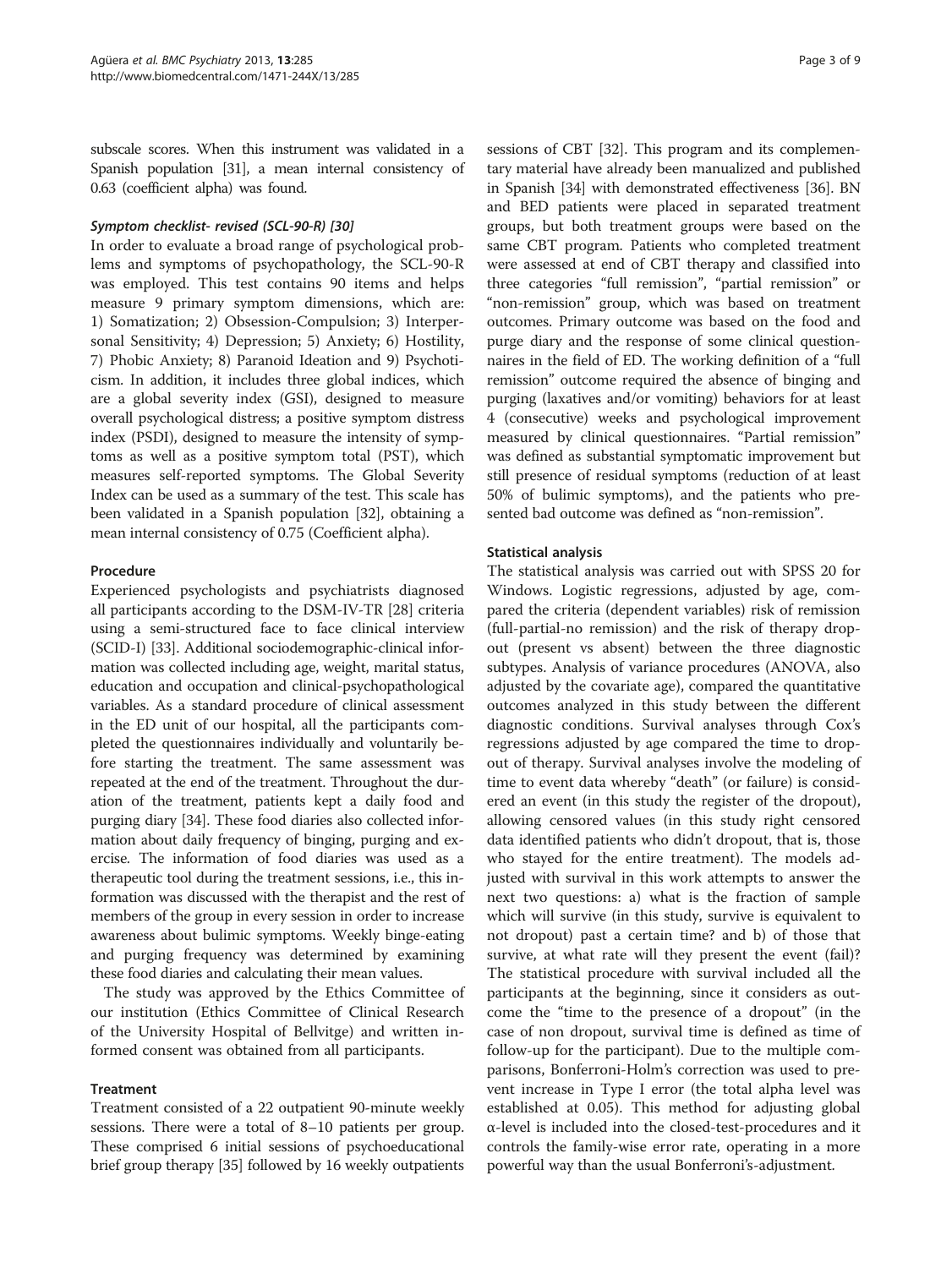## Results

## Socio-demographic characteristics and information regarding eating disorders

Data of this work correspond to a total sample of 454 eating disorder patients (327 BN-P, 40 BN-NP and 87 BED). There were statistical significant differences between BED and BN groups in several variables. A lower number of patients in the BED group was single. Patients in the BED group were also older and showed a significantly higher current, maximum and minimum Body Mass Index (BMI), developed their disorder at a later age of onset and suffered from it longer than the other two groups. See Table 1.

## CBT treatment response and dropout rates across the BN-P, BN-NP and BED groups

For subjects who completed therapy, the percentage of patients who were considered in full or partial remission differed according to diagnoses subtypes (Table [2\)](#page-4-0) with a statistically higher number of patients in the "full remission" group among the BED diagnosis when compared to BN-P  $(p = .004)$  and BN-NP  $(p < .001)$ . The study found no statistically significant differences in the number of patients who remitted between BN-P and BN-NP  $(p = .687)$ . The remission rates for the total sample (including the participants who drop-out, as an intent-totreat analysis) showed similar results: the probability of full remissions were 47.1% for BED (95% CI: 36.6% to 57.6%), 30.0% for BN-NP (95% CI: 15.8% to 44.2%) and 27.2% for BN-P (95% CI: 22.4% to 32.0%). The risk of dropout also differed between groups, and post-hoc comparisons indicated that the incidence ratio was statistically equal for BN-P and BN-NP ( $p = .657$ ), but BED showed higher rates of dropout than BN-P ( $p < .001$ ) and BN-NP ( $p = .035$ ) Table [2](#page-4-0).

Comparisons between participants who dropout and non-dropout into each diagnostic condition showed no statistical differences in civil status  $(p = .773)$  and employment status ( $p = .069$ ), patients' age ( $p = .248$ ), onset of eating disorder  $(p=.197)$  or evolution of eating disorder ( $p = .590$ ). Mean scores of EDI-2 and SCL-90-R at baseline (Table [3](#page-4-0)) did not achieve significant results, except for the EDI-2 "Maturity fears" into BN-NP patients: dropouts obtained higher mean than non-dropouts (11.83 vs 7.28; p = .045) Table [3.](#page-4-0)

Considering dropouts across diagnostic subtypes (BN-P, BN-NP and BED), no statistical differences emerged by civil status  $(p=.133)$ , employment status  $(p=.271)$ , onset of eating disorder  $(p=.167)$  and evolution of disease ( $p = .125$ ), but patients who dropout were older in BED cohort (mean =  $32.2$ , SD =  $9.5$ ) compared to BN-P  $(mean = 25.5, SD = 6.7)$  and BN-NP  $(mean = 22.8, SD = 3.7)$ . Mean scores of EDI-2 and SCL-90-R at baseline were also statistically equal between diagnostic subtypes, with the exception of EDI-2 "Body dissatisfaction", which achieved the higher mean for BED (23.0) compared to BN-P (18.4) and BN-NP (17.0) Table [4](#page-5-0).

Figure [1](#page-5-0) shows the plots for the survival function (at mean of covariate age), representing in the X-axis the number of sessions to the dropout of the treatment and in the Y-axis the cumulate survival probability (%). These curves represent the probability that a patient "survives dropout-free" for at least a specific time or longer, and they can be interpreted as a measure of the rate (velocity)

Table 1 Socio-demographic and information regarding eating disorders (n = 454)

|                                          |                        | <b>Descriptives</b> | Factor       |             | <sup>1</sup> Contrasts: mean difference (MD) or OR |         |          |             |          |                     |          |                  |
|------------------------------------------|------------------------|---------------------|--------------|-------------|----------------------------------------------------|---------|----------|-------------|----------|---------------------|----------|------------------|
|                                          |                        | <b>BN-P</b>         | <b>BN-NP</b> | <b>BED</b>  | <b>BN-NP vs BN-P</b><br>Group                      |         |          | BED vs BN-P |          | <b>BED vs BN-NP</b> |          |                  |
|                                          |                        | $(n = 327)$         | $(n = 40)$   | $(n = 87)$  | F or $\chi^2$                                      | p       | MD or OR | p           | MD or OR | p                   | MD or OR | $\boldsymbol{p}$ |
| Body Mass Index (current); mean (SD)     |                        | 24.3 (5.2)          | 26.4(5.6)    | 35.9 (5.6)  | 134.5                                              | < 0.001 | 2.07     | .086        | $11.5*$  | .001                | $9.46*$  | 001              |
| Body Mass Index (Maximum); mean (SD)     |                        | 27.4 (5.6)          | 28.0 (5.5)   | 37.3 (5.5)  | 89.04                                              | < 0.001 | 0.61     | .823        | $9.88*$  | .001                | $9.27*$  | .001             |
| Body Mass Index (Minimum); mean (SD)     |                        | 19.8 (2.9)          | 20.2(2.7)    | 23.8(3.9)   | 44.73                                              | < 0.001 | 0.39     | .790        | $3.99*$  | .001                | $3.61*$  | .001             |
| Number of previous treatments; mean (SD) |                        | 0.72(0.9)           | 0.63(0.7)    | 0.48(0.9)   | 2.401                                              | .092    |          |             |          |                     |          |                  |
| Motivation to treatment                  | Own motivation         | 55.4%               | 60.0%        | 55.6%       | 14.95                                              | .060    |          |             |          |                     |          |                  |
|                                          | Derivation             | 26.0%               | 35.0%        | 37.0%       |                                                    |         |          |             |          |                     |          |                  |
|                                          | Pressures              | 18.6%               | 5.0%         | 7.4%        |                                                    |         |          |             |          |                     |          |                  |
| Civil status; %                          | Single or<br>separated | 81.8%               | 80.0%        | 53.7%       | 38.48                                              | < 0.001 | 1.12     | .787        | $3.87*$  | .001                | $3.45*$  | .001             |
|                                          | Married-couple         | 18.2%               | 20.0%        | 46.3%       |                                                    |         |          |             |          |                     |          |                  |
| Employment status; %                     | Employed               | 82.5%               | 86.1%        | 80.0%       | 0.657                                              | .720    |          |             |          |                     |          |                  |
| Age (years-old); mean (SD)               |                        | 26.2(6.9)           | 27.2(9.1)    | 34.1 (9.6)  | 35.27                                              | < 0.001 | 1.04     | .721        | $7.91*$  | .001                | $6.87*$  | .001             |
| Onset of ED (years-old); mean (SD)       |                        | 19.3(6.3)           | 19.8 (8.9)   | 23.2 (11.0) | 7.352                                              | .001    | 0.45     | .947        | $3.88*$  | .001                | $3.43*$  | .042             |
| Length of ED (years); mean (SD)          |                        | 7.5(5.7)            | 7.0(5.4)     | 10.6(8.1)   | 7.809                                              | < 0.001 | 0.55     | .883        | $3.10*$  | .001                | $3.66*$  | .016             |

<sup>1</sup>Mean difference for quantitative variables and odds ratio for categorical, for significant comparisons. P-values in the table include Bonferroni-Holm's correction.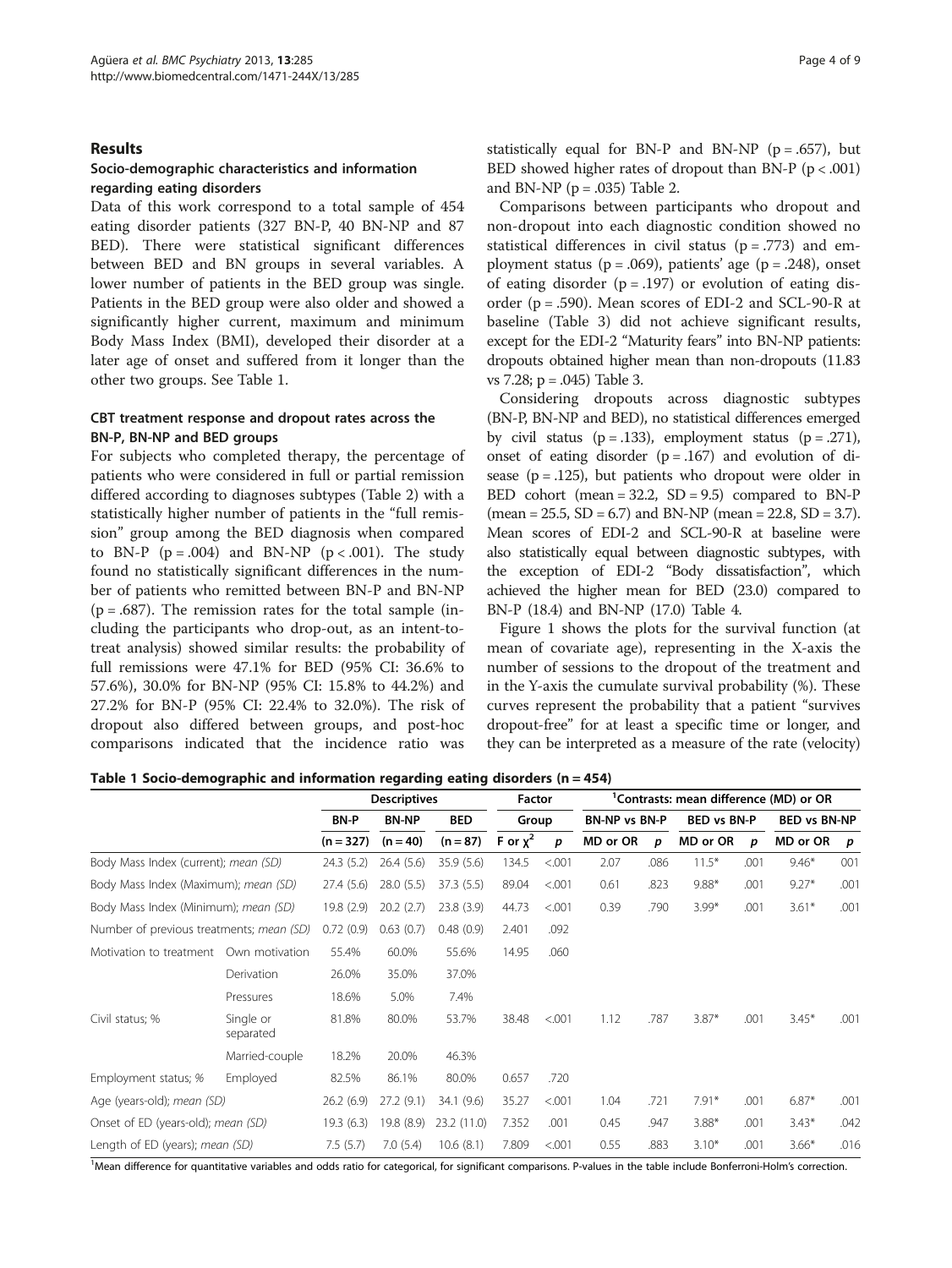<span id="page-4-0"></span>Table 2 Response to treatment from the three diagnostic groups

|                        |         | <b>BN-P</b><br>$(n = 327)$ | <b>BN-NP</b><br>$(n = 40)$ | <b>BED</b><br>$(n = 87)$ | р       |
|------------------------|---------|----------------------------|----------------------------|--------------------------|---------|
| *Remission             | Full    | 30.9%                      | 35.5%                      | 69.5%                    | < 0.001 |
| (for completers)       | Partial | 43.1%                      | 35.3%                      | 20.3%                    |         |
|                        | No      | 26.0%                      | 29.4%                      | 10.2%                    |         |
| *Remission             | Full    | 27.2%                      | 30.0%                      | 47.1%                    | < 0.01  |
| (for total sample)     | Partial | 37.9%                      | 30.0%                      | 13.8%                    |         |
|                        | No      | 22.9%                      | 25.0%                      | 6.9%                     |         |
| Dropout from treatment | Yes     | 12.8%                      | 15.4%                      | 33.7%                    | < 0.01  |
|                        | No      | 87 2%                      | 84.6%                      | 66.3%                    |         |

\*Outcome obtained for participants who completed the treatment.

P-values in the table include Bonferroni-Holm's correction.

of dropouts in each diagnostic condition. The best clinical result (low rate of dropout) corresponded to BN-P patients, followed by BN-NP. BED patients achieved a very different result, with more relevant slopes in the survival function. For BN patients (purgative and non-purgative), the high risk of dropout corresponds to the first two sessions of therapy (approximately 8% of the patients dropped out during this time). For BED patients, 12% of participants dropped out at session 2, and this risk was clearly higher than for BN until session 13 (when the last dropout was registered). Cox's regression adjusted by age obtained significant differences in the functions for the three diagnostic subtypes  $(\chi^2(\text{Wald}) = 20.78, df = 2)$ , p < .001); The comparison of the three diagnosis showed no statistical differences between BN-P and BN-NP ( $p = .652$ ), while BED differed from BN-P ( $p < .001$ ; OR = 3.37, 95% CI: 1.99 to 5.71) and BN-NP ( $p = .027$ ; OR = 2.77, 95% CI: 1.12 to 6.85).

#### Table 3 Clinical comparison of drop-out and non-dropout at baseline for BN-P, BN-NP and BED patients

|                            | <b>BN-P</b><br>Mean; SD    |       |       |                            | <b>BN-NP</b> |          |                           |       |                         | <b>BED</b><br>Mean; SD |       |                           |       |                            |                  |
|----------------------------|----------------------------|-------|-------|----------------------------|--------------|----------|---------------------------|-------|-------------------------|------------------------|-------|---------------------------|-------|----------------------------|------------------|
|                            |                            |       |       |                            |              | Mean; SD |                           |       |                         |                        |       |                           |       |                            |                  |
|                            | Dropout:<br>No $(n = 285)$ |       |       | Dropout:<br>Yes $(n = 42)$ | p            |          | Dropout:<br>No $(n = 34)$ |       | Dropout:<br>Yes $(n=6)$ | $\boldsymbol{p}$       |       | Dropout:<br>No $(n = 59)$ |       | Dropout:<br>Yes $(n = 28)$ | $\boldsymbol{p}$ |
| FDI: Drive for thinness    | 15.08                      | 5.03  | 13.40 | 5.86                       | .055         | 15.25    | 4.53                      | 15.50 | 4.14                    | .901                   | 12.96 | 4.16                      | 12.15 | 5.10                       | .442             |
| EDI: Body dissatisfaction  | 18.51                      | 7.28  | 18.40 | 8.04                       | .929         | 20.06    | 5.84                      | 17.00 | 6.32                    | .252                   | 21.47 | 5.91                      | 23.04 | 5.10                       | .243             |
| EDI: Interocep. awar.      | 13.50                      | 6.61  | 13.33 | 5.78                       | .871         | 12.44    | 6.56                      | 12.67 | 4.23                    | .935                   | 10.82 | 6.09                      | 11.11 | 6.30                       | .840             |
| EDI: Bulimia               | 10.40                      | 5.16  | 10.83 | 5.25                       | .628         | 10.22    | 4.56                      | 9.17  | 4.49                    | .606                   | 10.11 | 3.79                      | 10.56 | 4.00                       | .624             |
| EDI: Interper. distrust    | 6.77                       | 4.90  | 6.05  | 4.41                       | .379         | 5.37     | 4.32                      | 4.17  | 2.79                    | .516                   | 4.78  | 4.05                      | 5.04  | 4.70                       | .800             |
| EDI: Ineffectiveness       | 12.31                      | 6.79  | 13.15 | 8.37                       | .481         | 10.16    | 6.18                      | 10.50 | 5.39                    | .899                   | 11.53 | 6.67                      | 10.11 | 6.44                       | .364             |
| EDI: Maturity fears        | 7.83                       | 5.78  | 9.45  | 6.19                       | .102         | 7.28     | 4.82                      | 11.83 | 5.49                    | $.045*$                | 6.89  | 5.16                      | 8.00  | 6.24                       | .396             |
| FDI: Perfectionism         | 6.51                       | 4.41  | 6.63  | 3.95                       | .871         | 5.56     | 3.63                      | 4.50  | 7.04                    | .579                   | 4.44  | 3.66                      | 4.52  | 4.37                       | .929             |
| EDI: Impulse regulation    | 7.84                       | 6.37  | 9.41  | 6.15                       | .156         | 6.80     | 5.40                      | 8.33  | 5.61                    | .532                   | 6.11  | 5.22                      | 6.70  | 7.26                       | .672             |
| EDI: Ascetism              | 7.77                       | 4.12  | 7.79  | 3.66                       | .968         | 7.93     | 3.88                      | 7.83  | 4.75                    | .956                   | 6.84  | 3.13                      | 6.81  | 3.25                       | .977             |
| EDI: Social insecurity     | 8.96                       | 5.01  | 9.26  | 4.75                       | .735         | 7.17     | 4.27                      | 6.00  | 2.37                    | .523                   | 6.80  | 3.73                      | 7.78  | 4.96                       | .321             |
| EDI: Total score           | 116.3                      | 41.4  | 116.8 | 40.5                       | .950         | 109.0    | 33.8                      | 107.5 | 33.6                    | .921                   | 102.8 | 31.5                      | 105.8 | 34.1                       | .688             |
| SCL: Somatization          | 1.91                       | 0.97  | 1.96  | 0.83                       | .792         | 1.52     | 0.95                      | 1.76  | 1.05                    | .584                   | 1.96  | 0.99                      | 1.94  | 0.89                       | .937             |
| SCL: Obsessive-compul.     | 2.09                       | 0.85  | 2.20  | 0.68                       | .432         | 1.91     | 0.82                      | 2.23  | 1.01                    | .395                   | 1.90  | 0.92                      | 1.87  | 0.84                       | .874             |
| SCL: Interpersonal sensit. | 2.24                       | 0.84  | 2.29  | 0.93                       | .757         | 1.98     | 0.95                      | 1.87  | 0.63                    | .791                   | 2.07  | 0.88                      | 2.23  | 0.90                       | .431             |
| SCL: Depressive            | 2.44                       | 0.82  | 2.62  | 0.75                       | .199         | 2.12     | 0.92                      | 2.14  | 0.83                    | .964                   | 2.24  | 0.86                      | 2.28  | 0.87                       | .836             |
| SCL: Anxiety               | 1.94                       | 0.88  | 2.07  | 0.89                       | .370         | 1.59     | 0.83                      | 2.02  | 1.15                    | .290                   | 1.58  | 0.85                      | 1.70  | 0.84                       | .566             |
| SCL: Hostility             | 1.55                       | 0.98  | 1.88  | 1.01                       | .056         | 1.38     | 0.91                      | 2.05  | 1.31                    | .129                   | 1.29  | 0.91                      | 1.54  | 1.01                       | .271             |
| SCL: Phobic anxiety        | 1.26                       | 1.00  | 1.32  | 0.93                       | .742         | 1.05     | 0.79                      | 1.12  | 0.85                    | .844                   | .84   | 0.80                      | .95   | 0.84                       | .591             |
| SCL: Paranoid Ideation     | 1.65                       | 0.87  | 1.79  | 0.96                       | .354         | 1.25     | 0.79                      | 1.61  | 1.00                    | .333                   | 1.30  | 0.81                      | 1.51  | 0.84                       | .272             |
| SCL: Psychotic             | 1.45                       | 0.74  | 1.63  | 0.70                       | .170         | 1.27     | 0.69                      | 1.67  | 0.69                    | .210                   | 1.25  | 0.65                      | 1.25  | 0.73                       | .972             |
| SCL: GSI score             | 1.92                       | 0.73  | 2.06  | 0.64                       | .260         | 1.64     | 0.70                      | 1.89  | 0.83                    | .441                   | 1.73  | 0.67                      | 1.84  | 0.67                       | .497             |
| SCL: PST score             | 68.19                      | 16.96 | 71.28 | 13.65                      | .278         | 62.20    | 18.48                     | 69.50 | 14.96                   | .371                   | 62.65 | 17.45                     | 64.96 | 15.54                      | .567             |
| SCL: PSDI score            | 2.44                       | 0.56  | 2.54  | 0.48                       | .277         | 2.29     | 0.52                      | 2.34  | 0.69                    | .818                   | 2.43  | 0.43                      | 2.50  | 0.52                       | .494             |

\*Bold: significant comparison (.05 level). P-values in the table include Bonferroni-Holm's correction.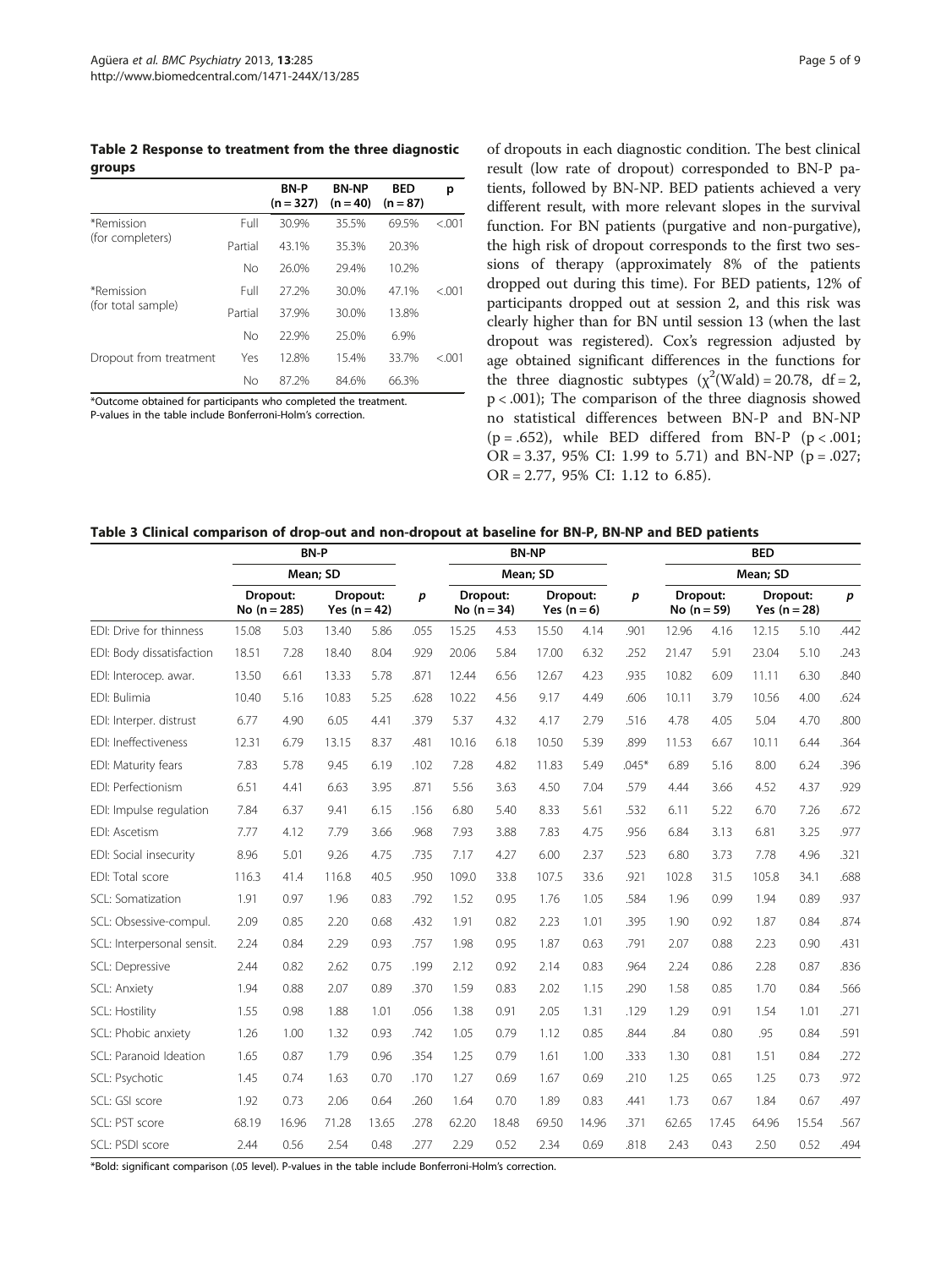#### <span id="page-5-0"></span>Table 4 Clinical comparison of dropouts at baseline

|                                | Mean; SD                |      |        |                         |                        |      |         |  |  |
|--------------------------------|-------------------------|------|--------|-------------------------|------------------------|------|---------|--|--|
|                                | Dropout BN-P $(n = 42)$ |      |        | Dropout BN-NP $(n = 6)$ | Dropout BED $(n = 28)$ | p    |         |  |  |
| EDI: Drive for thinness        | 13.4;                   | 5.9  | 15.5;  | 4.1                     | 12.1;                  | 5.1  | .357    |  |  |
| EDI: Body dissatisfaction      | 18.4;                   | 8.0  | 17.0;  | 6.3                     | 23.0;                  | 5.1  | $.019*$ |  |  |
| EDI: Interoceptive awareness   | 13.3;                   | 5.8  | 12.7;  | 4.2                     | 11.1;                  | 6.3  | .324    |  |  |
| EDI: Bulimia                   | 10.8;                   | 5.3  | 9.2;   | 4.5                     | 10.6;                  | 4.0  | .730    |  |  |
| EDI: Interpersonal distrust    | 6.05;                   | 4.41 | 4.17;  | 2.79                    | 5.04;                  | 4.70 | .487    |  |  |
| EDI: Ineffectiveness           | 13.2;                   | 8.4  | 10.5;  | 5.4                     | $10.1$ ;               | 6.4  | .249    |  |  |
| EDI: Maturity fears            | 9.45:                   | 6.19 | 11.8;  | 5.49                    | 8.00;                  | 6.24 | .344    |  |  |
| EDI: Perfectionism             | 6.63;                   | 3.95 | 4.50;  | 7.04                    | 4.52;                  | 4.37 | .132    |  |  |
| EDI: Impulse regulation        | 9.41:                   | 6.15 | 8.33;  | 5.61                    | 6.70;                  | 7.26 | .263    |  |  |
| EDI: Ascetism                  | 7.79;                   | 3.66 | 7.83;  | 4.75                    | 6.81;                  | 3.25 | .536    |  |  |
| EDI: Social insecurity         | 9.26                    | 4.75 | 6.00;  | 2.37                    | 7.78;                  | 4.96 | .197    |  |  |
| EDI: Total score               | 116.8;                  | 40.5 | 107.5; | 33.6                    | 105.8;                 | 34.1 | .490    |  |  |
| SCL: Somatization              | 1.96;                   | 0.83 | 1.76;  | 1.05                    | 1.94;                  | 0.89 | .876    |  |  |
| SCL: Obsessive-compulsive      | 2.20;                   | 0.68 | 2.23;  | 1.01                    | 1.87;                  | 0.84 | .203    |  |  |
| SCL: Interpersonal sensitivity | 2.29;                   | 0.93 | 1.87;  | 0.63                    | 2.23;                  | 0.90 | .572    |  |  |
| SCL: Depressive                | 2.62;                   | 0.75 | 2.14;  | 0.83                    | 2.28;                  | 0.87 | .152    |  |  |
| SCL: Anxiety                   | 2.07;                   | 0.89 | 2.02;  | 1.15                    | 1.70;                  | 0.84 | .238    |  |  |
| <b>SCL: Hostility</b>          | 1.88;                   | 1.01 | 2.05:  | 1.31                    | 1.54;                  | 1.01 | .326    |  |  |
| SCL: Phobic anxiety            | 1.32;                   | 0.93 | 1.12;  | 0.85                    | .95:                   | 0.84 | .248    |  |  |
| SCL: Paranoid Ideation         | 1.79;                   | 0.96 | 1.61;  | 1.00                    | 1.51;                  | 0.84 | .485    |  |  |
| SCL: Psychotic                 | 1.63;                   | 0.70 | 1.67;  | 0.69                    | 1.25;                  | 0.73 | .093    |  |  |
| SCL: GSI score                 | 2.06;                   | 0.64 | 1.89;  | 0.83                    | 1.84;                  | 0.67 | .389    |  |  |
| SCL: PST score                 | 71.3;                   | 13.6 | 69.5;  | 15.0                    | 65.0;                  | 15.5 | .228    |  |  |
| SCL: PSDI score                | 2.54;                   | 0.48 | 2.34;  | 0.69                    | 2.50;                  | 0.52 | .663    |  |  |

\*Bold: significant comparison (.05 level). P-values in the table include Bonferroni-Holm's correction.

## Comparison of pre-post changes for clinical and

## psychopathological outcomes

Regarding BMI, no statistical differences emerged in the pre-post changes in each diagnostic subtype (p = .259). Table [5](#page-6-0) contains the mean scores for quantitative outcomes (improvement of the psychological symptoms) before and after the treatment for each diagnosis state, as well as the ANOVA adjusted by patients' age that valued the changes pre-post therapy (p-value) and the specific contrast for mean differences into each diagnostic subtype. BN-P achieved statistical significant pre-post changes in all the measures, except for SCL-90-R GSI index. BN-NP patients achieved significant pre-post differences in the mean scores in Drive for Thinness, Body Dissatisfaction, Bulimia and EDI-2 total score. BED patients showed significant pre-post changes in many EDI-2 scales (excluding Interpersonal Distrust, Maturity Fears and Perfectionism) and the SCL-90-R scores (except for Paranoid Ideation and GSI index).

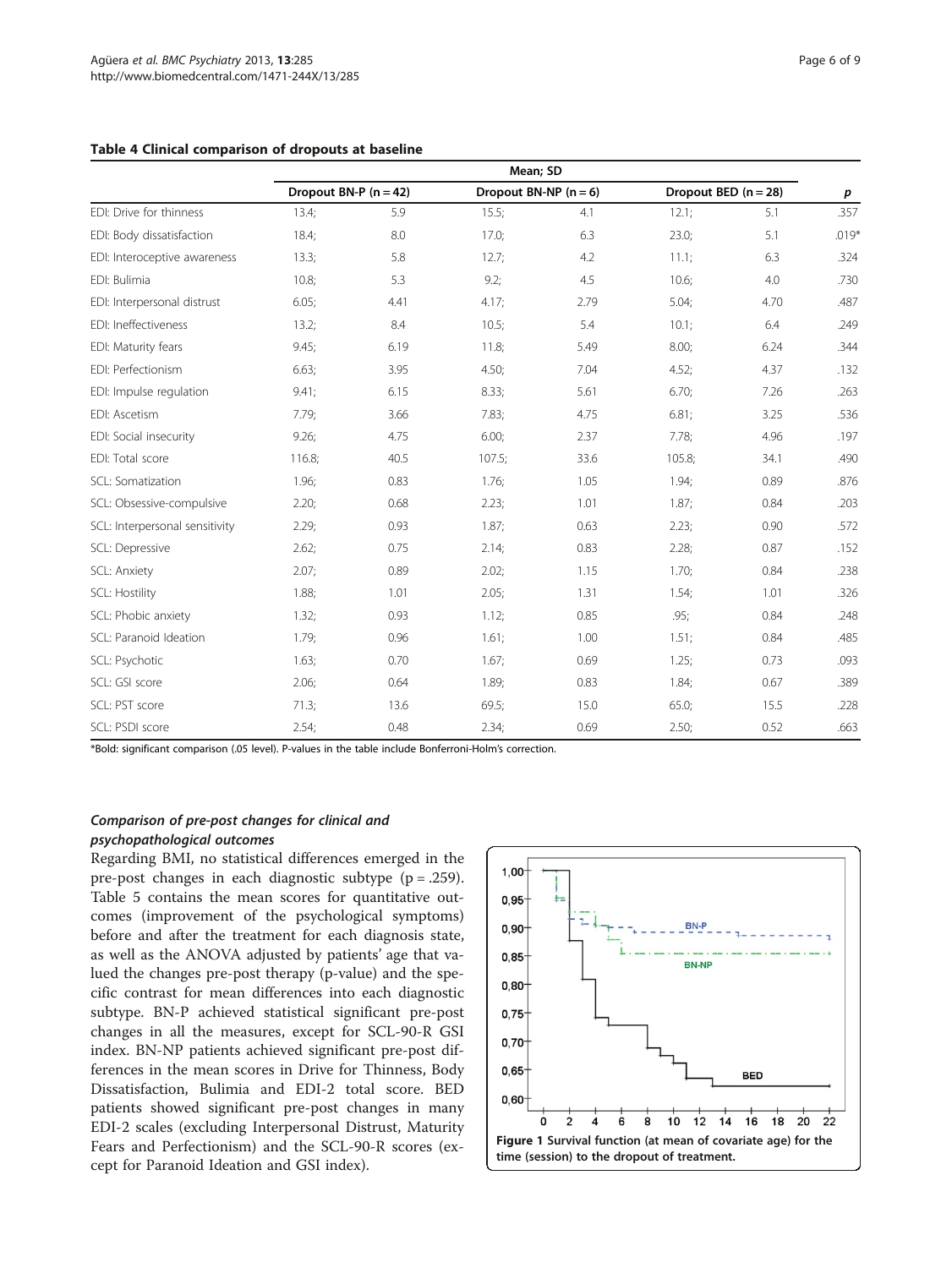|                            |                  |       | <b>Means</b> |                 |       |                | ANOVA comparing the pre-post change | <b>BED</b><br>$1.90*$<br>$3.28*$<br>$2.41*$ |              |         |  |  |  |
|----------------------------|------------------|-------|--------------|-----------------|-------|----------------|-------------------------------------|---------------------------------------------|--------------|---------|--|--|--|
|                            | $BN-P (n = 327)$ |       |              | $BN-NP(n = 40)$ |       | $BED (n = 87)$ |                                     | Φ (mean difference): pre-post               |              |         |  |  |  |
|                            | Pre              | Post  | Pre          | Post            | Pre   | Post           | $\boldsymbol{p}$                    | <b>BN-P</b>                                 | <b>BN-NP</b> |         |  |  |  |
| EDI: Drive for thinness    | 14.86            | 12.42 | 15.29        | 13.27           | 12.70 | 12.72          | .014                                | $2.54*$                                     | $2.26*$      |         |  |  |  |
| EDI: Body dissatisfaction  | 18.50            | 16.28 | 19.58        | 16.67           | 21.99 | 20.30          | .004                                | $1.98*$                                     | $3.59*$      |         |  |  |  |
| EDI: Interocep. awar.      | 13.48            | 10.91 | 12.47        | 10.09           | 10.91 | 8.77           | .022                                | $2.53*$                                     | 2.04         |         |  |  |  |
| EDI: Bulimia               | 10.46            | 5.78  | 10.05        | 4.58            | 10.26 | 4.56           | .004                                | $4.51*$                                     | $5.62*$      | $5.95*$ |  |  |  |
| EDI: Interper. distrust    | 6.68             | 5.36  | 5.18         | 4.70            | 4.87  | 4.58           | .004                                | $1.32*$                                     | 0.68         | 0.10    |  |  |  |
| EDI: Ineffectiveness       | 12.42            | 10.24 | 10.21        | 10.21           | 11.06 | 9.86           | .004                                | $1.99*$                                     | 0.13         | $2.89*$ |  |  |  |
| EDI: Maturity fears        | 8.04             | 6.78  | 8.00         | 6.58            | 7.26  | 6.86           | .004                                | $1.04*$                                     | 1.05         | 0.42    |  |  |  |
| EDI: Perfectionism         | 6.52             | 5.90  | 5.39         | 5.76            | 4.46  | 4.07           | .014                                | $0.67*$                                     | 0.01         | 0.19    |  |  |  |
| EDI: Impulse regulation    | 8.08             | 5.70  | 7.06         | 5.55            | 6.30  | 4.12           | .004                                | $2.18*$                                     | 0.87         | $1.97*$ |  |  |  |
| EDI: Ascetism              | 7.77             | 6.03  | 7.92         | 7.27            | 6.83  | 5.35           | .004                                | $1.76*$                                     | 0.72         | $1.36*$ |  |  |  |
| EDI: Social insecurity     | 9.01             | 7.38  | 6.97         | 7.16            | 7.12  | 5.42           | .004                                | $1.62*$                                     | $-0.29$      | $1.87*$ |  |  |  |
| EDI: Total score           | 116.4            | 97.4  | 108.8        | 94.9            | 103.8 | 86.6           | .004                                | $18.7*$                                     | $15.2*$      | $19.8*$ |  |  |  |
| SCL: Somatization          | 1.92             | 1.59  | 1.56         | 1.32            | 1.95  | 1.62           | .004                                | $0.31*$                                     | 0.23         | $0.51*$ |  |  |  |
| SCL: Obsessive-compul.     | 2.11             | 1.88  | 1.96         | 1.73            | 1.89  | 1.56           | .004                                | $0.24*$                                     | 0.18         | $0.39*$ |  |  |  |
| SCL: Interpersonal sensit. | 2.25             | 1.90  | 1.96         | 1.81            | 2.12  | 1.61           | .004                                | $0.35*$                                     | 0.19         | $0.53*$ |  |  |  |
| SCL: Depressive            | 2.47             | 2.05  | 2.12         | 1.91            | 2.25  | 1.79           | .004                                | $0.39*$                                     | 0.24         | $0.54*$ |  |  |  |
| SCL: Anxiety               | 1.96             | 1.65  | 1.66         | 1.50            | 1.62  | 1.32           | .004                                | $0.30*$                                     | 0.09         | $0.44*$ |  |  |  |
| <b>SCL: Hostility</b>      | 1.61             | 1.33  | 1.49         | 1.38            | 1.37  | 1.00           | .020                                | $0.19*$                                     | 0.06         | $0.40*$ |  |  |  |
| SCL: Phobic anxiety        | 1.27             | 1.10  | 1.06         | .98             | .88   | .68            | .014                                | $0.16*$                                     | 0.06         | $0.30*$ |  |  |  |
| SCL: Paranoid Ideation     | 1.67             | 1.44  | 1.31         | 1.12            | 1.37  | 1.13           | .004                                | $0.20*$                                     | 0.15         | 0.25    |  |  |  |
| SCL: Psychotic             | 1.48             | 1.20  | 1.34         | 1.18            | 1.25  | .92            | .004                                | $0.27*$                                     | 0.11         | $0.49*$ |  |  |  |
| SCL: GSI score             | 1.95             | 1.74  | 1.68         | 1.49            | 1.76  | 1.38           | .344                                | 0.18                                        | 0.16         | 0.48    |  |  |  |
| SCL: PST score             | 68.67            | 61.24 | 63.42        | 58.63           | 63.40 | 53.89          | .004                                | $7.25*$                                     | 4.09         | $11.8*$ |  |  |  |
| SCL: PSDI score            | 2.46             | 2.25  | 2.30         | 2.12            | 2.45  | 2.06           | .004                                | $0.19*$                                     | 0.17         | $0.45*$ |  |  |  |

<span id="page-6-0"></span>

\*Bold: significant comparison/contrast (.05). P-values include Bonferroni's Holm correction.

## **Discussion**

This study aims to move the debate about bulimic disorders diagnoses, one step forward from previous studies, analyzing response to treatment in bulimic spectrum syndromes by comparing treatment outcome to group CBT between the three diagnoses subtypes (BN-P, BN-NP and BED). It aims to provide information that may be useful in the revision of the new edition of DSM (DSM-5), since an adequate diagnostic categorization requires information regarding treatment outcome.

The study confirmed previous findings [\[3](#page-7-0)[,37](#page-8-0)], regarding socio-demographic and eating disorders characteristics with older age, a later age of onset and a longer duration of illness among the BED group of patients when compared to any of the BN subtypes.

The study demonstrated the effectiveness of CBT group therapy for the treatment of the three bulimic syndromes, both in remission (rates between 70%-90%) and in the improvement of psychological symptoms measured by clinical questionnaires (mainly improvement in Drive for Thinness, Body Dissatisfaction and Bulimia subscales), which confirms previous literature [[22-25,38\]](#page-8-0). Our first hypothesis regarding treatment response among the three bulimic syndromes was only partially supported. While, following CBT group treatment, a higher number of BED patients were considered to have their symptoms remitted when compared to patients suffering from BN, no differences were found between BN-P and BN-NP in remission rates. Those findings support a previous study [[17](#page-8-0)], but they are in disagreement with other studies that have shown a gradual difference in recovery from BN-P (lowest remission) through BN-NP (highest remission) [\[39,40\]](#page-8-0).

Our second hypothesis regarding dropouts was not supported by our findings as our results indicated that the risk of dropout was statistically higher for BED and equal for purging and non-purging BN. These results are not in accordance with a previous study who found a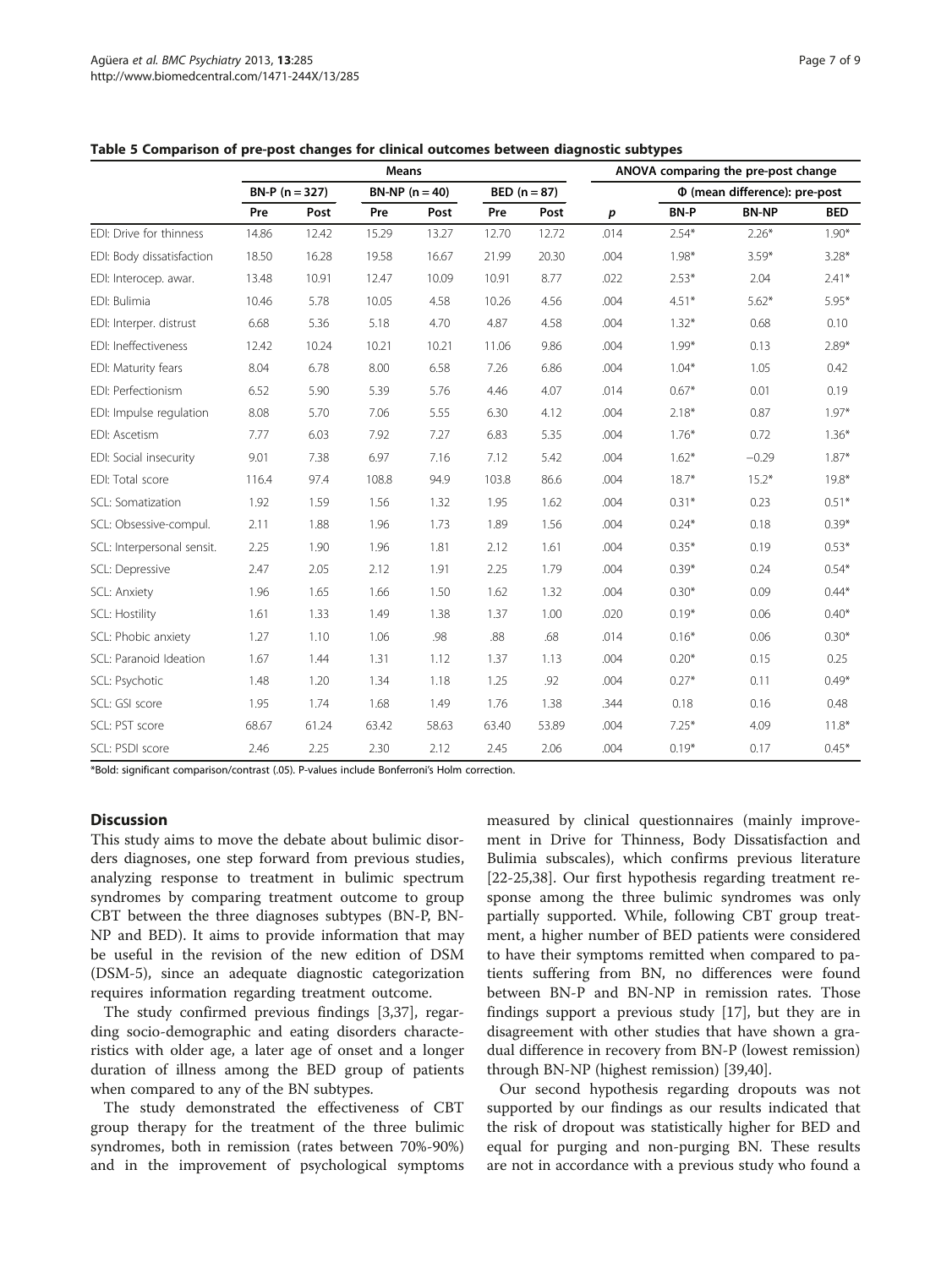<span id="page-7-0"></span>higher rate of treatment dropout in BN than in BED [[27\]](#page-8-0). However, these authors used a CD-Rom CBT treatment while we used the classical CBT outpatient treatment. Our results showed no significant differences in the clinical or psychopathological variables between BED patients who dropout vs. non-dropout, except on Body Dissatisfaction. Therefore, based on a clinical perspective, we hypothesized that the higher dropout rates in BED group could be related to the lack of weight lost while on treatment as many BED were found to be overweight or obese [[22\]](#page-8-0) and dieting while in treatment was not allowed. On the basis of these findings, a recent study found that CBT improves eating disorder psychopathology and psychosocial functioning in BED patients, but the lack of weight loss negatively influences the improvement profile [[41](#page-8-0)]. Moreover, the higher scores on Body Dissatisfaction in BED patients who dropped out suggest that the dissatisfaction with shape and weight in these patients and the urge to lose weight may have influenced the high dropout rates.

This study is limited by the lack of information regarding psychiatric co-morbidity (mainly affective, anxiety and personality disorders) which could explain response rates and the lack of follow up data. Furthermore, although patients were asked whether they received previous treatment for their eating disorder (and we found no significant differences in the number of previous treatments for ED), the type of treatment was not recorded. Future studies should aim to collect this information and to replicate this study using other treatments modalities found to be effective in bulimic disorders, such as Interpersonal Psychotherapy [[42,43](#page-8-0)]. Furthermore, future studies should control for pharmacotherapy during CBT, as the lack of this data is a limiting factor of the present study. In spite of these limitations, the current study has, for the first time, addressed treatment response and dropout rates of CBT group therapy across the three bulimic disorders, including a large sample of BN-NP which, to our knowledge, has not been attempted before.

## Conclusions

The results of this study reinforce the arguments of the new Diagnostic and Statistical Manual of Mental Disorders (DSM-5) to include the diagnostic category of BED as a separate category and not within the Eating Disorders Not Otherwise Specified (EDNOS). It also supports the new proposed classification to include BN-P and BN-NP in a single diagnostic category called Bulimia Nervosa, without purging subtypes.

#### Abbreviations

A: Ascetism; BED: Binge eating disorder; B: Bulimia; BD: Body dissatisfaction; BMI: Body mass index; BN: Bulimia nervosa; BN-P: Bulimia nervosa-purging type; BN-NP: Bulimia nervosa-non purging type; CBT: Cognitive behavioural therapy; DSM-IV-TR: Diagnostic and statistical manual of mental disorders

4th edition revised; DSM-5: Diagnostic and statistical manual of mental disorders 5th edition; DT: Drive for thinness; ED: Eating disorders; EDI-2: Eating disorders inventory-2; EDNOS: Eating disorders not otherwise specified; GSI: Global severity index (SCL-90-R); I: Ineffectiveness; IA: Interoceptive awarness; ID: Interpersonal distrust; IR: Impulse regulation; MF: Maturity fears; P: Perfectionism; PSDI: Positive symptom distress index (SCL-90-R); PST: Positive symptom total (SCL-90-R); SCID-I: Structured clinical interview for DSM-IV-TR axis I disorders; SCL-90-R: Symptom checklist- revised; SI: Social insecurity.

#### Competing interests

All authors declare that they have no conflicts of interests.

#### Authors' contributions

ZA, NR, SJM, EV, IS AND FFA designed the study. ZA, NR, EV and IS collected the patient data. RG performed the statistical analyses. ZA, EPL, JA and NR wrote the first draft of the manuscript. All authors commented on and approved the final manuscript.

#### Acknowledgements

Financial support was received from the European Union (Framework-V Multicenter Research Grant, QCK1-1999-916) and Fondo de Investigación Sanitaria-FIS (PI081714; PI11/210). Supported by the Instituto de Salud Carlos III, Centro de Investigación Biomédica en Red Fisiopatología de la Obesidad y Nutrición (CIBERobn) and Centro de Investigación Biomédica en Red Salud Mental (CIBERSAM). This work is part of the PhD thesis of Mohammed A. Islam at the University of Barcelona.

#### Author details

<sup>1</sup>CIBER Fisiopatología de la Obesidad y Nutrición (CIBERobn), Instituto Salud Carlos III, Madrid, Spain. <sup>2</sup>Department of Psychiatry, University Hospital of Bellvitge-IDIBELL, Barcelona, Spain. <sup>3</sup>Department of Clinical Sciences, School of Medicine, University of Barcelona, Barcelona, Spain. <sup>4</sup>Departament de Psicobiologia i Metodologia, Universitat Autònoma de Barcelona, Barcelona, Spain. <sup>5</sup>CICAB Clinical Research Centre, Extremadura University Hospital and Medical School, Badajoz, Spain. <sup>6</sup>Leicester Eating Disorder Service, Brandon Mental Health Unit, Leicester General Hospital, Leicester, UK. <sup>7</sup>CIBER Salud Mental (CIBERSAM), Instituto Salud Carlos III, Barcelona, Spain.

#### Received: 6 February 2013 Accepted: 21 June 2013 Published: 7 November 2013

#### References

- 1. American Psychiatric Association: Diagnostic and statistical manual of mental disorders. 5th edition. Arlington VA: American Psychiatric Publishing; 2013.
- 2. Weygandt M, Schaefer A, Schienle A, Haynes JD: Diagnosing different binge-eating disorders based on reward-related brain activation patterns. Hum Brain Mapp 2012, 33(9):2135–2146.
- 3. Nunez-Navarro A, Agüera Z, Krug I, Jiménez-Murcia S, Sánchez I, Araguz N, Gorwood P, Granero R, Penelo E, Karwautz A, Moragas L, Saldaña S, Treasure J, Menchón JM, Fernández-Aranda F: Differentiating purging and nonpurging bulimia nervosa and binge eating disorder. Int J Eat Disord 2011, 44(6):488–496.
- 4. Steiger H, Bruce KR: Phenotypes, endophenotypes, and genotypes in bulimia spectrum eating disorders. Can J Psychiatry 2007, 52(4):220–227.
- 5. Masheb RM, Grilo CM: Binge eating disorder: a need for additional diagnostic criteria. Compr Psychiatry 2000, 41(3):159–162.
- 6. van Hoeken D, Veling W, Sinke S, Mitchell JE, Hoek HW: The validity and utility of subtyping bulimia nervosa. Int J Eat Disord 2009, 42(7):595-602.
- 7. Wilfley DE, Bishop ME, Wilson GT, Agras WS: Classification of eating disorders: toward DSM-V. Int J Eat Disord 2007, 40(Suppl):S123-S129.
- 8. Striegel-Moore RH, Cachelin FM, Dohm FA, Pike KM, Wilfley DE, Fairburn CG: Comparison of binge eating disorder and bulimia nervosa in a community sample. Int J Eat Disord 2001, 29(2):157-165.
- 9. Ramacciotti CE, Coli E, Paoli R, Gabriellini G, Schulte F, Castrogiovanni S, Dell'Osso L, Garfinkel PE: The relationship between binge eating disorder and non-purging bulimia nervosa. Eat Weight Disord 2005, 10(1):8–12.
- 10. Barry DT, Grilo CM, Masheb RM: Comparison of patients with bulimia nervosa, obese patients with binge eating disorder, and nonobese patients with binge eating disorder. J Nerv Ment Dis 2003, 191(9):589-594.
- 11. Pratt EM, Telch CF, Labouvie EW, Wilson GT, Agras WS: Perfectionism in women with binge eating disorder. Int J Eat Disord 2001, 29(2):177–186.